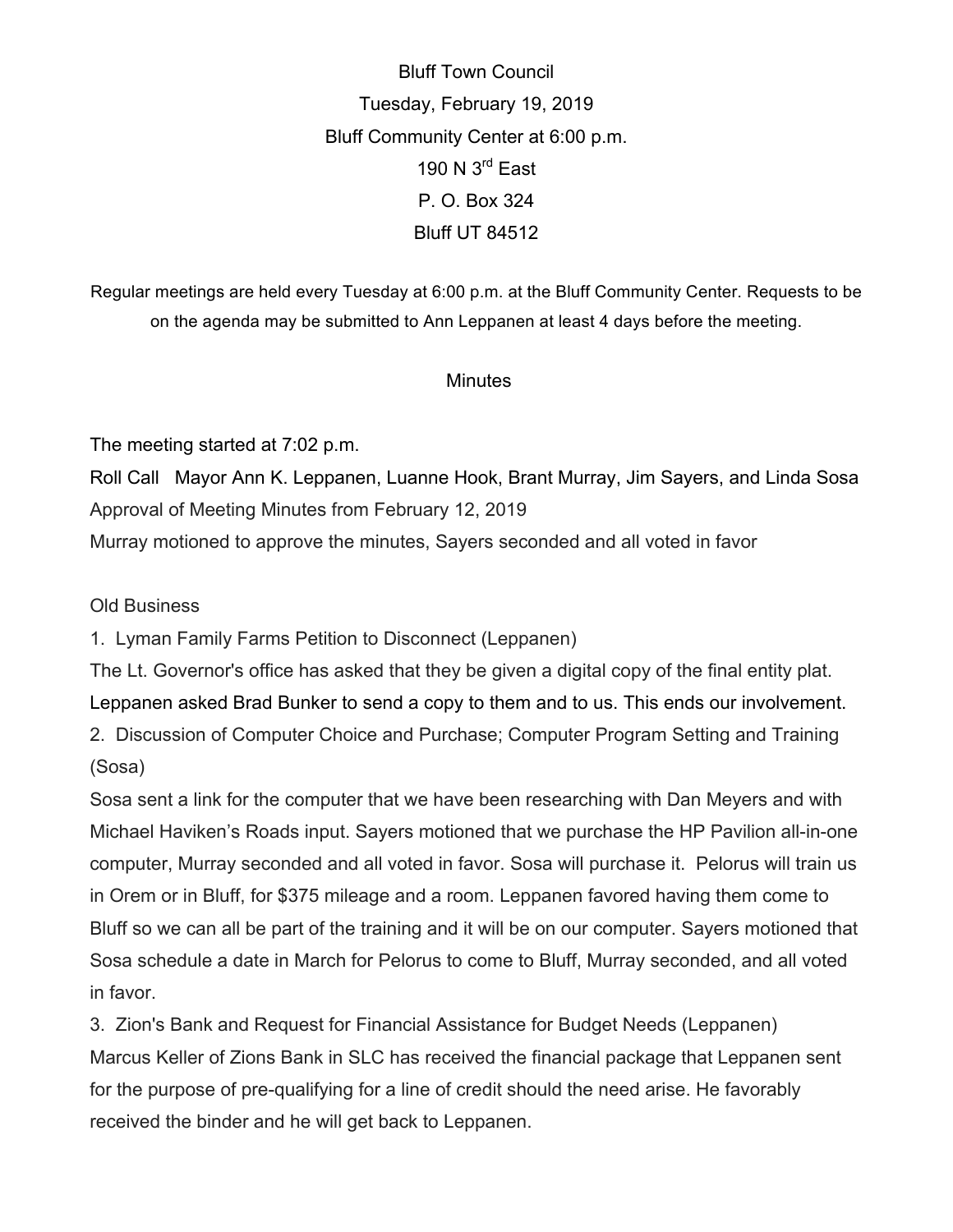4. Report on Meeting with UDOT on February 6, 2019 and Road Fund Use and Update (Haviken/Murray)

Haviken, Murray and Leppanen met with Jared Beard of UDOT about unfinished road projects we would like UDOT to finish and new projects:

- $\bullet$  the Post Office and 6<sup>th</sup> East intersections need improvement,
- Navajo Twins Drive improvements,
- lighting and a turn lane for the new school,
- a town speed survey for lowering the speed limit.

Haviken expects Beard to get back to him in a couple of months. Eventually we can get into a partnership with UDOT. He gave the Council a handout detailing how B and C Road funds can be used and would like to create a road maintenance schedule. UDOT will probably audit what we do with Road funds next year.

5. Lynell Schalk's Update on the Bureau of Land Management Meeting on the Bears Ears This meeting will take place February 28<sup>th</sup> in Monticello. Schalk is a retired BLM ranger and has better understanding about how the BLM and management plans work. She will present a resolution of the Councils' position on Bears Ears National Monument and DEIS. Leppanen has written the resolution so we can look at Schalk's ideas, discuss them at our next meeting, and finalize the resolution.

## New Business

6. Planning and Zoning Commission Report and Recommendation from Meeting on February 14, 2019 (Burak/Leppanen)

Burak stated that the Commission recommends to the Council that we do a six-month moratorium on commercial building. They discussed accepting the International Building Code first and modifying it over the next three to six months. They plan on finishing the first draft of the General Plan and getting it to the Council at our next meeting. Sayers asked if there is an appeals process. Haviken stated that Michael Bryant suggested against an appeal variance, it is very difficult to do. Leppanen suggested asking Chris McAnany to help us with three possible ordinances regarding moratoriums; do nothing, modify the recommendation, or include everything and we vote on it next week.

7. Amended Budget (Leppanen)

Leppanen has updated our budget so we have current information for Pelorus. We are in a stronger position financially.

8. Summary of BSA Meeting on February 13, 2019 (Sosa/Leppanen/Sayers)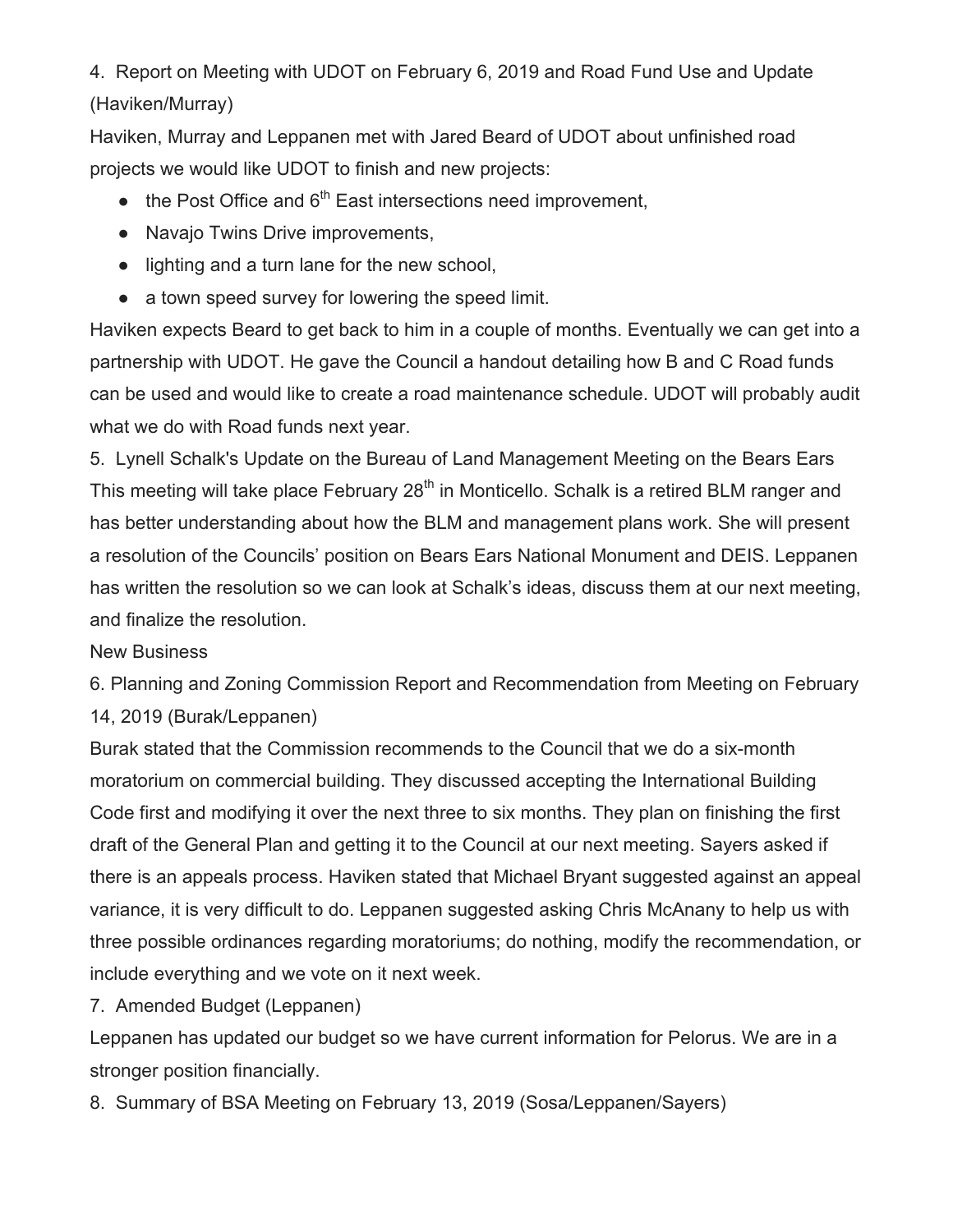Wes Shook (BSA) explained that he will not be present at tomorrows 1:30 p.m. BSA meeting with Marc Stilson but two state water rights people will be there. His questions for Stilson are how do we transfer water rights and how do we transfer infrastructure. Sosa reported that Denny Bellison is finishing the concrete for the Kitchen grease trap. There is money from the Storm Water Project and it will be used to clean out culverts in West Bluff. Leppanen suggested going to Jackson Excavation for the project.

9. Summary of BWW Meeting on February 14, 2019 (Hook/Sosa/Sayers)

Sosa reported that we thanked Marx Powell for joining the Water Conservancy Board. Powell and Jenn Davilla suggested sending the Council the agendas and minutes for those meetings, and Powell is willing to take our questions to the Board. The next meeting is March  $14<sup>th</sup>$ . Sayers said that they put in water taps for projects when all permits and certifications are in order.

10. Report of Ride Along on February 19, 2019 with BWW re: Water and How it Works (All) The Council members, Marx Powell, and Brandt Hart did a tour of the Arsenic Plant and Town Water tanks this afternoon. We expressed that the BWW is working hard at maintaining our water system and doing an amazing job.

11. Report on School Board Meeting (Sayers)

Sayers attended the February 12<sup>th</sup> School Board meeting and sent a letter to them outlining educational, governmental, and cultural ways we could the old school building. The Superintendent was impressed with the letter and does not have plans for the building. Sayers expressed interest in knowing what shape the building was in. He will continue to follow this project.

15. Congressman John Curtis and Town Hall in Bluff on March 21, 2019 at 7 pm (Leppanen) The Congressman will be in Monticello and Blanding earlier in the day and the Council and Commissioners are invited to join him for dinner at 5:30, before the 7:00 p.m. Town Hall meeting at the Community Center. Leppanen asked the Congressman's staff if they had contacted a Navajo interpreter. Natalie Randall has one available and Tara Benally suggested contacting the Tribe for a certified interpreter who is not involved with our issues. The Congressman will pay for set-up, take-down and cleaning of the community Center and Leppanen will connect his staff with Carol Shook.

12. Update on CIB, possible vote approval of request (Sayers)

Sayers will talk with Kelly Pehrson about the CIB culinary water needs assessment study by Sunrise Engineering for which we are applying. The deadline is June 1<sup>st</sup>. He is requesting \$96,800 for the study, \$20,00 to pay down a \$42,000 CIB loan BWW owes, and remainder